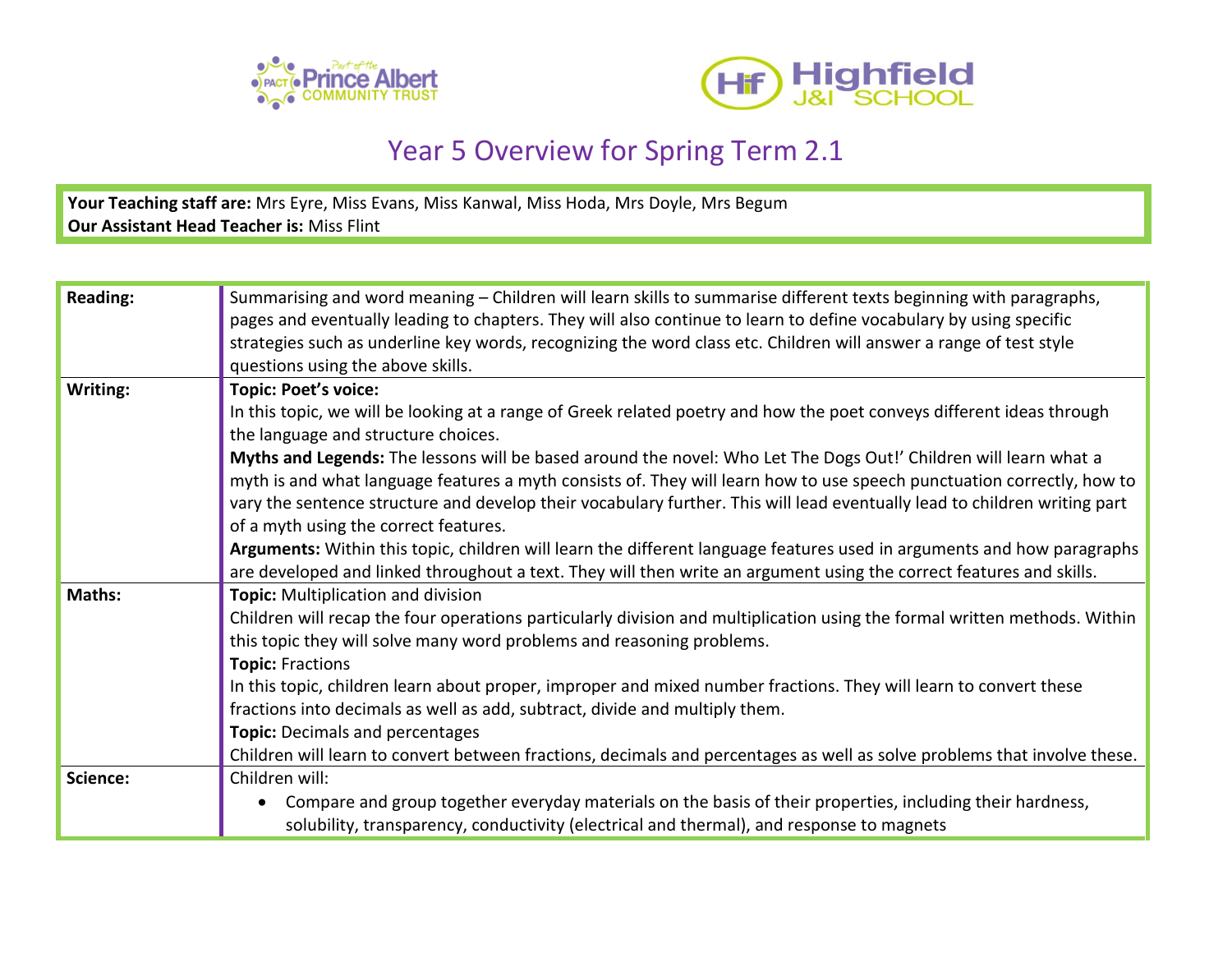



|                   | Use knowledge of solids, liquids and gases to decide how mixtures might be separated, including through                      |
|-------------------|------------------------------------------------------------------------------------------------------------------------------|
|                   | filtering, sieving and evaporating                                                                                           |
|                   | Give reasons, based on evidence from comparative and fair tests.                                                             |
| RE:               | Topic: Open, Honest and Truthful                                                                                             |
|                   | Children will learn to understand that a speaker is responsible for the reaction of listeners and what Christianity and      |
|                   | Islam believe about being open, honest and truthful.                                                                         |
|                   | Topic: Being Silent and Attentive to and Cultivating a Sense for the Sacred and Transcendent                                 |
|                   | Within this topic, children learn about the value of reflection and meditation and explore the ability to listen in a        |
|                   | decerning way.                                                                                                               |
| <b>Non-Core:</b>  | Geography/History                                                                                                            |
|                   | <b>Topic: The Vikings</b>                                                                                                    |
|                   | This term we are looking at Ancient Greece. Children will learn the about the life of Alexander, what home life was like     |
|                   | in the past compared to the present, the geographical features of Greece and understand about the democracy in               |
|                   | Ancient Greece.                                                                                                              |
|                   | Art/D.T: Children will design sandals using sources that were available to the ancient Greece and suitable for the           |
|                   | conditions they lived in. They will need to consider the different materials given and choose appropriate materials to       |
|                   | design their sandals.                                                                                                        |
| PE:               | Children will be developing their skills in Yoga and Tag Rugby.                                                              |
|                   | Yoga: Pupils will develop understanding of yoga, use flexibility through the sun salutation flow, develop strength           |
|                   | through yoga flows and learning to create their own flow, showing control, balance and technique.                            |
|                   | Tag Rugby: When attacking, pupils will support the ball carrier using width and drawing defense. When defending,             |
|                   | pupils learn how to tag, how to track and slow down an opponent, working as a defensive unit.                                |
|                   | Handball: Pupils will develop key skills of attacking and defending such as throwing, catching, dribbling, intercepting,     |
|                   | and shooting. Pupils will use these skills to maintain possession of the ball and to create scoring opportunities in attack. |
|                   | They will develop defending principles such as gaining possession of the ball, denying space and stopping goals.             |
|                   | Please remember P.E. Kits on Monday and Tuesday.                                                                             |
| <b>Computing:</b> | This term we will recap on online safety and how to stay safe when browsing the internet. Children will learn to design      |
|                   | write and debug programs using algorithms. Children will also learn to sketch and draw landscapes using tools on             |
|                   | photos.                                                                                                                      |
| Homework:         | Children should be reading every day. They will have a library book and levelled book which needs to be signed in their      |
|                   | diary to say they have read at home.                                                                                         |